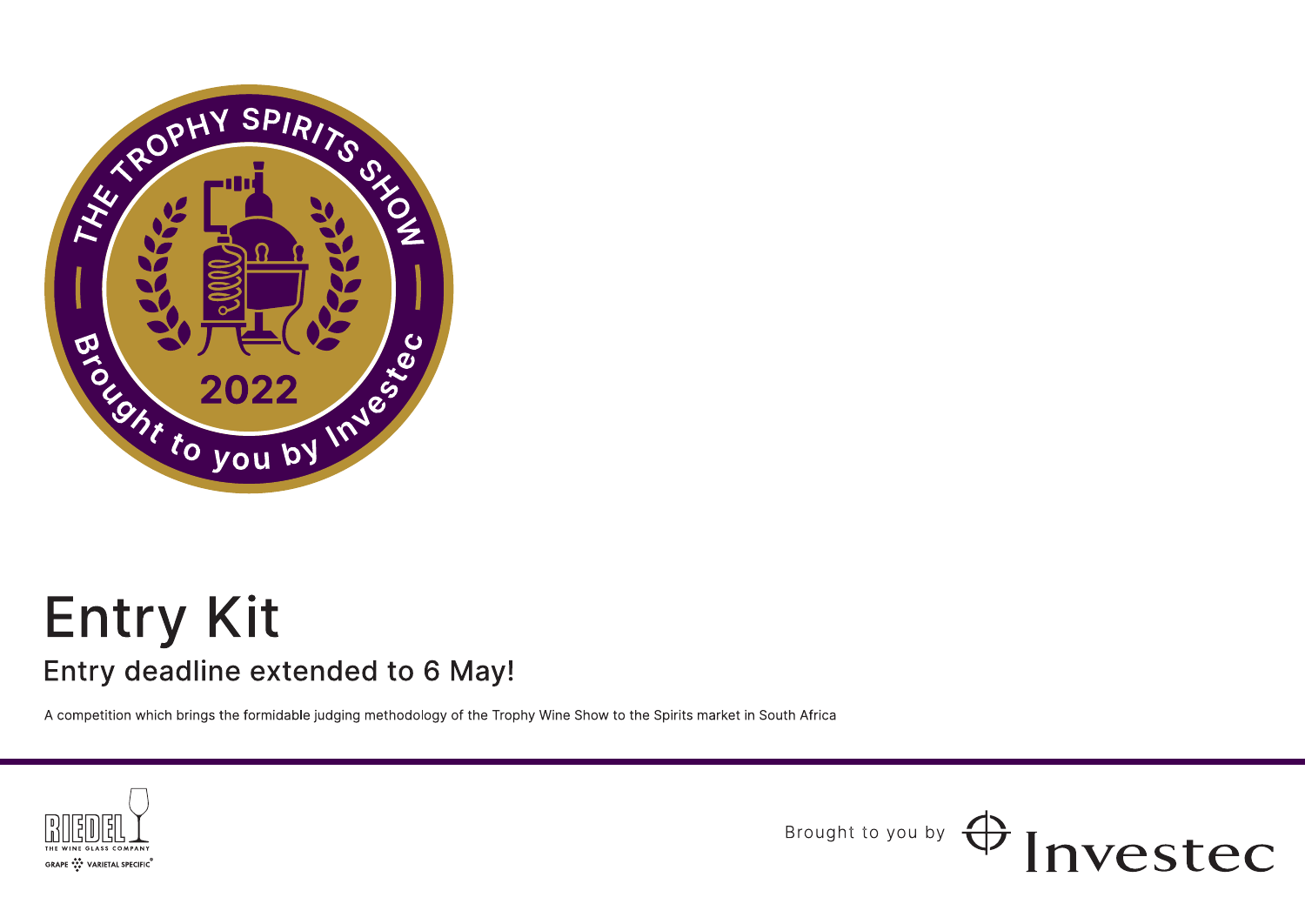## **THE TROPHY SPIRITS SHOW 2022 – Brought to you by Investec**

## **WHATISTHE ROPHY SPIRITS SHOW? T**

**The Trophy Spirits Show brought to you by Investec** is <sup>a</sup> competition which seeks to identify the best spirits available in and for the South African market, or produced in South Africa for export, applying the tried and tested methodology of The Trophy Wine Show. All judges are experts in their field.

## **WHICH SPIRITS CAN BE ENTERED INTO THE TROPHY SPIRITS ? SHOW**

South African and international brands of the following 10 broad categories (refer to the sub-categories under Classes of Entry):

- -Brandy including Pot-distilled, Cognac, Vintage, blended
- -Gin
- -Whisky/Whiskey including Scotch, South African, Irish and American
- -Whisky/Whiskey including – but not limited to – Scotch, South African, Irish and American
- -Vodka
- -Rum
- -Tequila / Mezcal / Agave Spirit
- -Fruit Spirits
- -Liqueurs
- -Anise Liquors
- -Apéritifs / Bitters and Digestifs

## **WHO ARETHE JUDGES?**

**Michael Fridihon** is the convenor of The Trophy Spirits Show and is responsible for selecting the judges and managing the judging process. The panel of judges comprises at least 9 experts with both international and local judging experience.

The 2022 international judges are:

- 1. **Eric Goettelmann** (France) Executive Sommelier of the Relais Bernard Loiseau Group, Burgundy, for past 20 years. Joined Paul Bocuse Restaurant, Lyon, for <sup>a</sup> period in 2020. Named Best Sommelier in France in 2018.
- 2. **David T. Smith** (United Kingdom) Independent spirits writer and consultant specialising in gin, author of several books on gin including "The Craft of Gin", chair judge for several international spirits competitions, inaugural winner of the Think Gin Communicator of the Year.
- 3. Third judge to be confirmed

The South African judges are Kobus Gelderblom, Dave Gunns, Kresan Naidu, Neil Paterson, Mare-Loe Prinsloo and Kurt Schlechter.

As with The Trophy Wine Show, associate judges are drawn from the local spirits industry, some of whom are graduates of the Spirits Judging Academy launched in 2021. Associate judges participate in the tasting and post-judging discussion, though their scores are not included in the final tally.

## **JUDGING PROCEDURE**

The Trophy Spirits Show positions alongside The Trophy Wine Show as South Africa's most authoritative spirits competition. Launched in 2019, it is an annual event and results will be announced within <sup>a</sup> few weeks of judging.

- -All entries are judged blind by category in accordance with the class of spirit and age statement/age declaration to which it belongs; organisers reserve the right to alter <sup>a</sup> product's class of entry if deemed incorrect.
- -Panels comprise three judges (including one overseas juror).
- - Scoring is based on <sup>a</sup> 100-point system. Medals will be awarded on the following basis: Gold <sup>=</sup> 95 points or more (superlative, world-class), Silver <sup>=</sup> 90 to <sup>94</sup> points (excellent, spirit of distinction); Bronze <sup>=</sup> 85 to 89 points (good to very good).
- $\bullet$ All gold medal winners are re-assessed at the trophy judging. Class winners in each category are awarded trophies.
- - The scores of judges with producer interests will not be taken into consideration at the trophy judging.
- $\bullet$  The competition results are compiled and verified by <sup>a</sup> registered chartered accountant who is <sup>a</sup> member in good standing with the South African Institute of Chartered Accountants.
- -The judges' decision is final.

## **ADDITIONAL BENEFITS FOR PRODUCERS AND BRAND OWNERS**

- -Extensive publicity for category winners and show champions.
- -Enhanced sales for winning products driven by post-show publicity as well as by medal stickers.
- - Subject to lockdown regulations, presentations of top products to members of the public and to the headline sponsor's high net worth customers at hosted events.

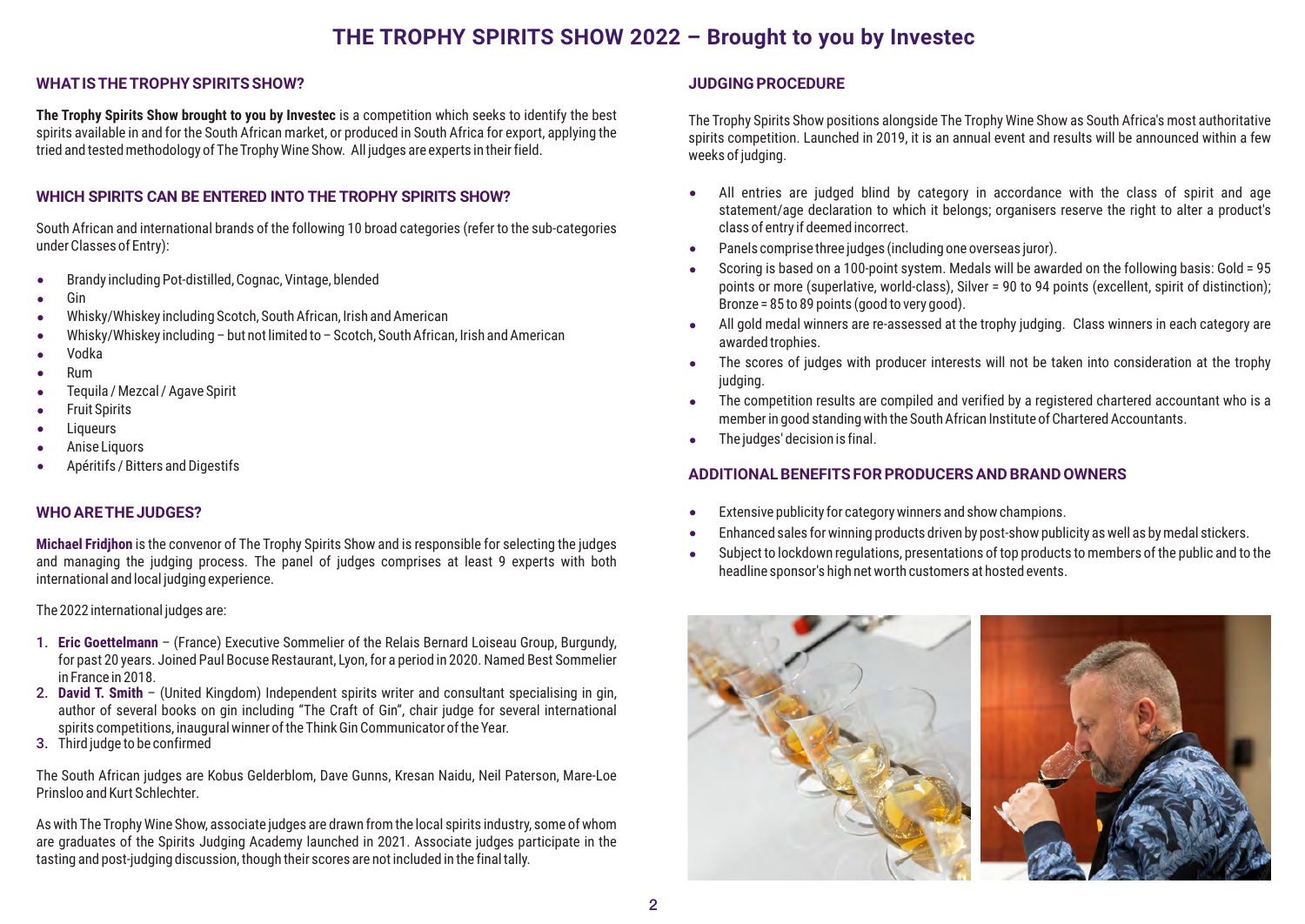## **ENTRY CRITERIA / RULES FOR ENTRY**

**1** Completion of the fillable Entry Form in full (no handwritten submissions) and email to **alex@outsorceress.co.za by ; Friday 6 May** there is no limit to the number of products entered (make duplicate copies of entry form if products exceed 5).

The Entry Form makes provision for:

- - Age Declaration / Age Statement where relevant. An age statement is <sup>a</sup> generic indication e.g. VS, VSOP, XO for brandy, Reposado, Añejo for Tequila etc. An age declaration requires confirmation of the age as declared on the packaging e.g. 10 year old, 15 year old etc.
- - Maximum volumes for smaller production categories are as follows (all Classes of Entry): Boutique <sup>=</sup> 5 000 litres per annum per product Craft / Artisanal / Ultra-boutique <sup>=</sup> 1 000 litres per annum per product
- -Base Materials
- -Flavourants and Botanicals
- 2. The following documents must accompany the Entry Form **for each product entered**:
	- - Proof of product certification: i.e. copy of DAFF (Department of Agriculture, Forestry and Fisheries) certificate or Certification of Authenticity or Import Certificate
	- $\bullet$ Certificate of Age (where relevant)
	- -Labels (front and back)
- 3. Insufficient entries in <sup>a</sup> sub-category may result in the product being moved to the nearest appropriate category.
- 4. The organisers reserve the right to change the class of entry if required. In particular, for products entered in the Spirit Apéritif class in compliance with current South African regulations, the organisers may change the class to one more appropriate to the spirit style or label from <sup>a</sup> consumer perspective.
- 5. All products entered must be market ready and commercially available (no tank samples).
- 6. Products may only be entered with the express permission of the brand owner or the appointed importer.
- 7. Two samples per product entry must be submitted for the judging (see details below under Timeline), with each entry separately boxed and clearly labelled. All product samples submitted for judging must be in market-ready condition.
- 8. All entrants must agree to supply free of charge the following number of promotional bottles after the judging (applicable only to medal winners who will be contacted in the week after the judging): Products retailing at less than R1 000 each: 4 promotional bottles Products retailing at more than R1 000 each: 2 promotional bottles
- 9. The Trophy Spirits Show or designated agent reserves the right to buy up to 18 bottles of awardwinning spirits at the wholesale price.

## Entry Fee per product entered: R1 875 incl. VAT. Discounts of at least 15% apply for entries of 3 and more **products per producer.**

## **TIMELINE**

- -Deadline for submission of entries and supporting documentation: **Extended to 6 May Friday**
- -Delivery of entry samples (2 bottles for each entry: 4 each for bottle sizes less than 500ml) to Cape Grape Aspiring Logistics, Stellenbosch by: **Tuesday 7 June** (Instructions to be confirmed upon receipt of entry form)
- -Deadline for payment of fee - upon receipt of invoice: **13 May**
- -Judging date: **16 and 17 June**
- -Results announcement in Johannesburg: **Date to be confirmed in due course**

## **CLASSES OF ENTRY**

#### (REFER TO THE DEFINITIONS ADDENDUM TO BE USED AS A GUIDELINE IN SELECTING THE CORRECT CLASS OF ENTRY)

#### **Brandy**

- 1. Pot-distilled Brandy / Cape Brandy/Vintage Brandy
- 2.Cognac
- 3.Blended Brandy
- 4.Grappa / Marc / Pomace
- 5.Armagnac

## **Gin**

- 6.London Gin
- 7.Distilled Gin
- Other Gin, including Flavoured / 8.Contemporary

## **Pot-distilled Whisky/Whiskey**

- 9.Single malt whisky
- 10. Vatted malt whisky
- 11. Pure / Single Pot Still Whiskey

## **Blended Whisky/Whiskey**

12. Blended whisky/whiskey

## **Grain Whisky/Whiskey**

- 13. Bourbon
- 14. Grain Whisky / Other

## **Vodka**

- 15. Neutral Vodka
- 16. Flavoured Vodka

## **Rum**

- 17. Pot-distilled Rum
- 18. Column-distilled Rum
- 19.Blended Rum
- 20. Spiced or Flavoured Rum

## **Tequila / Mezcal / Agave Spirit**

21. According to valid age statement: Blanco (Silver) / Reposado (Aged), Añejo (Extra Aged) / Extra Añejo (Ultra Aged)

## **Fruit Spirits**

- 22. Spirits distilled from a single fruit source
- 23. Spirits distilled from a variety of different fruits
- 24. Fruit Spirits Other

## **Liqueurs**

- 25. Fruit flavoured Liqueur
- 26. Non-fruit flavoured liqueurs e.g. coffee, chocolate, Sambuca
- 27. Crème Liqueur
- 28. Cream Liqueur

## **Anise Liquors**

29. Absinthe / Pastis / Ouzo / Arak

## **Apéritifs / Bitters / Digestifs**

- 30.Cocktail Bitters
- 31. Apéritifs, including Spirit Apéritifs
- 32. Digestifs: Amaro

## **TROPHIES**

Trophy for Best Brandy of Show Trophy for Best Pot-distilled Brandy Trophy for Best Blended Brandy Trophy for Best Cognac Trophy for Best Gin of Show Trophy for Best London Gin Trophy for Best Distilled Gin Trophy for Best Flavoured Gin Trophy for Best Whisky of Show Trophy for Best Malt Whisky Trophy for Best Pot Still Whiskey Trophy for Best Grain Whisky Trophy for Best Blended Whisky Trophy for Best Rum of Show Trophy for Best Tequila of Show Trophy for Best Vodka of Show Trophy for Best Liqueur of Show Trophy for Best Apéritif Trophy for Best Fruit Spirit Trophy for Best Anise-based Spirit